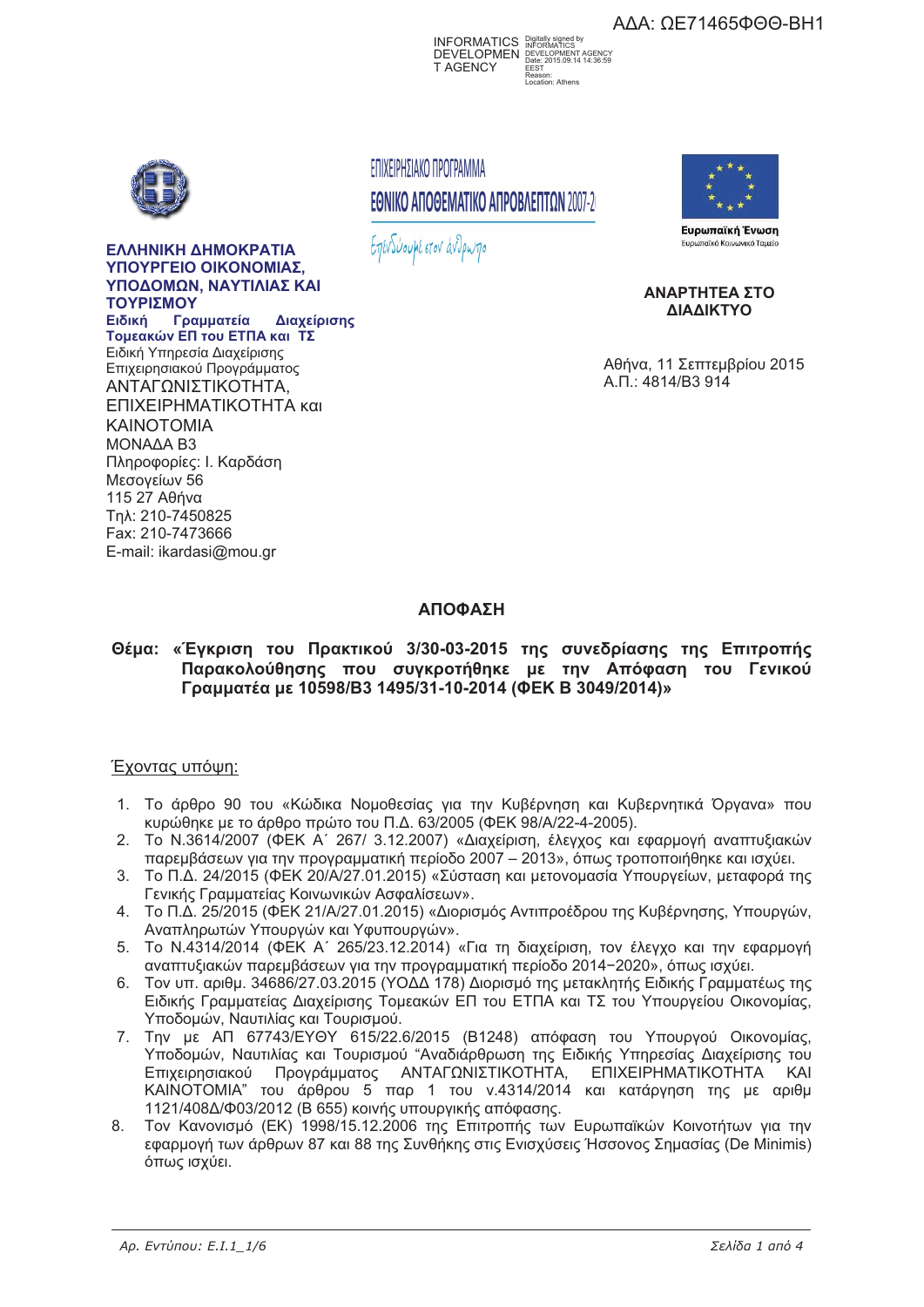- 9. Τον Κανονισμό (ΕΚ) 1081/2006 του Ευρωπαϊκού Κοινοβουλίου και του Συμβουλίου της 5<sup>ης</sup> Ιουλίου 2006 «για το Ευρωπαϊκό Κοινωνικό Ταμείο και την κατάργηση του Κανονισμού (ΕΚ) αριθ. 1784/1999», όπως ισχύει.
- 10. Τον Κανονισμό ΕΚ 1083/2006 του Συμβουλίου της 11.7.2006 (ΕΕΕΕ L 210/31.7.2006) "περί καθορισμού γενικών διατάξεων για το Ευρωπαϊκό Ταμείο Περιφερειακής Ανάπτυξης, το Ευρωπαϊκό Κοινωνικό Ταμείο και το Ταμείο Συνοχής και την κατάργηση του ΕΚ 1260/1999", όπως ισχύει.
- 11. Τον Κανονισμό ΕΚ 1828/2006 της Επιτροπής της 8.12.2006 (ΕΕΕΕ L 317/27.12.2006) "για τη θέσπιση κανόνων σχετικά με την εφαρμογή του κανονισμού ΕΚ 1083/2006 του Συμβουλίου της 11.7.2006 περί καθορισμού γενικών διατάξεων για το Ευρωπαϊκό Ταμείο Περιφερειακής Ανάπτυξης, το Ευρωπαϊκό Κοινωνικό Ταμείο και το Ταμείο Συνοχής και του κανονισμού ΕΚ 1080/2006 του Ευρωπαϊκού Κοινοβουλίου και του Συμβουλίου για το Ευρωπαϊκό Ταμείο Περιφερειακής Ανάπτυξης, όπως ισχύει.
- 12. Την με αριθμό C(2008) 6479/03.11.2008 Απόφαση της Ευρωπαϊκής Επιτροπής για την έγκριση του Επιχειρησιακού Προγράμματος «Εθνικό Αποθεματικό Απροβλέπτων» (2007GR051RV001) όπως ισχύει κάθε φορά.
- 13. Τη με Α.Π. 14053/ΕΥΣ1749/27.03.08 Υπουργική Απόφαση Συστήματος Διαχείρισης, όπως ισχύει.
- 14. Το με Α.Π. 23105/ΓΔΑΑΠ4632/ΕΥΘΥ1/23.05.2008 Εγχειρίδιο Διαδικασιών Διαχείρισης και Ελέγχου Συγχρηματοδοτούμενων Πράξεων, όπως ισχύει.
- 15. Τον με Α.Π. 37135/ΓΔΑΠΠΠ 5537/08.08.2008 Οδηγό Συστήματος Διαχείρισης & Ελέγχου Συγχρηματοδοτούμενων Πράξεων, όπως ισχύει.
- 16. Την με Α.Π. 7682/1854Δ/Φ03/4.11.2010 (ΦΕΚ Β΄ 1826/22.11.2010) απόφαση του Υπουργού Οικονομίας, Ανταγωνιστικότητας και Ναυτιλίας "Μεταβίβαση στον Ειδικό Γραμματέα της Ειδικής Γραμματείας για την Ανταγωνιστικότητα, στον Προϊστάμενο της Ειδικής Υπηρεσίας Διαχείρισης (ΕΥΔ) του Επιχειρησιακού Προγράμματος ΑΝΤΑΓΩΝΙΣΤΙΚΟΤΗΤΑ και ΕΠΙΧΕΙΡΗΜΑΤΙΚΟΤΗΤΑ, στους Προϊσταμένους των Μονάδων της ΕΥΔ, του δικαιώματος υπογραφής «Με εντολή Yπουργού»".
- 17. Την με Α.Π. 11770/ΕΥΣ 2102/28.03.2013 (ΦΕΚ 696/Β/28.03.2013) Υπουργική Απόφαση σχετικά με την «Εκχώρηση αρμοδιοτήτων διαχείρισης για Πράξεις του Επιχειρησιακού Προγράμματος «Εθνικό Αποθεματικό Απροβλέπτων» στην Ειδική Υπηρεσία Διαχείρισης του Επιχειρησιακού Προγράμματος «Ανταγωνιστικότητα και Επιχειρηματικότητα», όπως ισχύει.
- 18. Την Απόφαση του Ειδικού Γραμματέα για την Ανταγωνιστικότητα για την ανάθεση του έργου: «Επιλογή Ενδιάμεσων Φορέων Διαχείρισης Κρατικών Ενισχύσεων του ΕΠΑΕ, σύμφωνα με το Άρθρο 4 του Ν. 3614/2007 και του ΠΔ 98/96» στον ΕΦΕΠΑΕ (Α.Π. 4226/ 1019Δ/14.4.2009).
- 19. Την σύμβαση μεταξύ ΕΥΔ ΕΠΑΕ και ΕΦΕΠΑΕ με Α.Π. 4226/1019Δ/14.04.2009, «Επιλογή Ενδιάμεσου Φορέα Διαχείρισης Κρατικών Ενισχύσεων του ΕΠΑΕ, σύμφωνα με το Άρθρο 4 του Ν. 3614/2007 και του ΠΔ 98/96».
- 20. Την με Α.Π. 1496/286<sup>A</sup>1/0020-A10/04.03.2013 (ΦΕΚ 604/Β/15.03.2013) Υπουργική Απόφαση σχετικά με την «Εκχώρηση αρμοδιοτήτων για κατηγορίες πράξεων του Επιχειρησιακού Προγράμματος ΕΘΝΙΚΟ ΑΠΟΘΕΜΑΤΙΚΟ ΑΠΡΟΒΛΕΠΤΩΝ (ΕΠΕΑΑ) του ΕΣΠΑ στον Ενδιάμεσο Φορέα Επιχειρησιακού Προγράμματος Ανταγωνιστικότητα και Επιχειρηματικότητα (ΕΦΕΠΑΕ).
- 21. Την από 21.11.2012 Απόφαση της 4<sup>ής</sup> Συνεδρίασης της Επιτροπής Παρακολούθησης του Ε.Π. ΕΘΝΙΚΟ ΑΠΟΘΕΜΑΤΙΚΟ ΑΠΡΟΒΛΕΠΤΩΝ (ΕΠΕΑΑ) για την έγκριση των κριτηρίων αξιολόγησης πράξεων του σχεδίου δράσης «Ολοκληρωμένη παρέμβαση για την στήριξη της Γυναικείας Απασχόλησης μέσω ενίσχυσης της Επιχειρηματικότητας»
- 22. Την με Α.Π. 316/49/Α2/18.01.2013 Απόφαση του Υπουργού Ανάπτυξης, Ανταγωνιστικότητας, Υποδομών, Μεταφορών & Δικτύων με θέμα: Πρόσκληση υποβολής αιτήσεων υπαγωγής επενδυτικών σχεδίων/ενισχύσεων στη Δράση «Ολοκληρωμένη παρέμβαση για την στήριξης της Γυναικείας Απασχόλησης μέσω ενίσχυσης της Επιχειρηματικότητας» και στα Παραρτήματα αυτού του Επιχειρησιακού Προγράμματος «Εθνικό Αποθεματικό Απροβλέπτων», όπως τροποποιήθηκε και ισχύει με την με Α.Π. 5521/3489/Α2/16.04.2014 όμοια απόφαση.
- 23. Την με Α.Π. 2019/456/Α2/26.03.2013 Απόφαση του Υπουργού Ανάπτυξης, Ανταγωνιστικότητας, Υποδομών, Μεταφορών & Δικτύων με θέμα: Συμπλήρωση διευκρινίσεων στον Οδηγό του Προγράμματος «Ολοκληρωμένη παρέμβαση για την στήριξης της Γυναικείας Απασχόλησης μέσω ενίσχυσης της Επιχειρηματικότητας» και στα Παραρτήματα αυτού του Επιχειρησιακού Προγράμματος «Εθνικό Αποθεματικό Απροβλέπτων» και παράταση προθεσμίας υποβολής προτάσεων.
- 24. Την με Α.Π. 2324/531/Α2/05.04.2013 απόφαση του Υπουργού Ανάπτυξης, Ανταγωνιστικότητας, Υποδομών, Μεταφορών & Δικτύων με θέμα: Παράταση μέχρι την Δευτέρα 8 Απριλίου, ώρα 17:00, της καταληκτικής ημερομηνίας ηλεκτρονικής υποβολής αιτήσεων υπαγωγής στο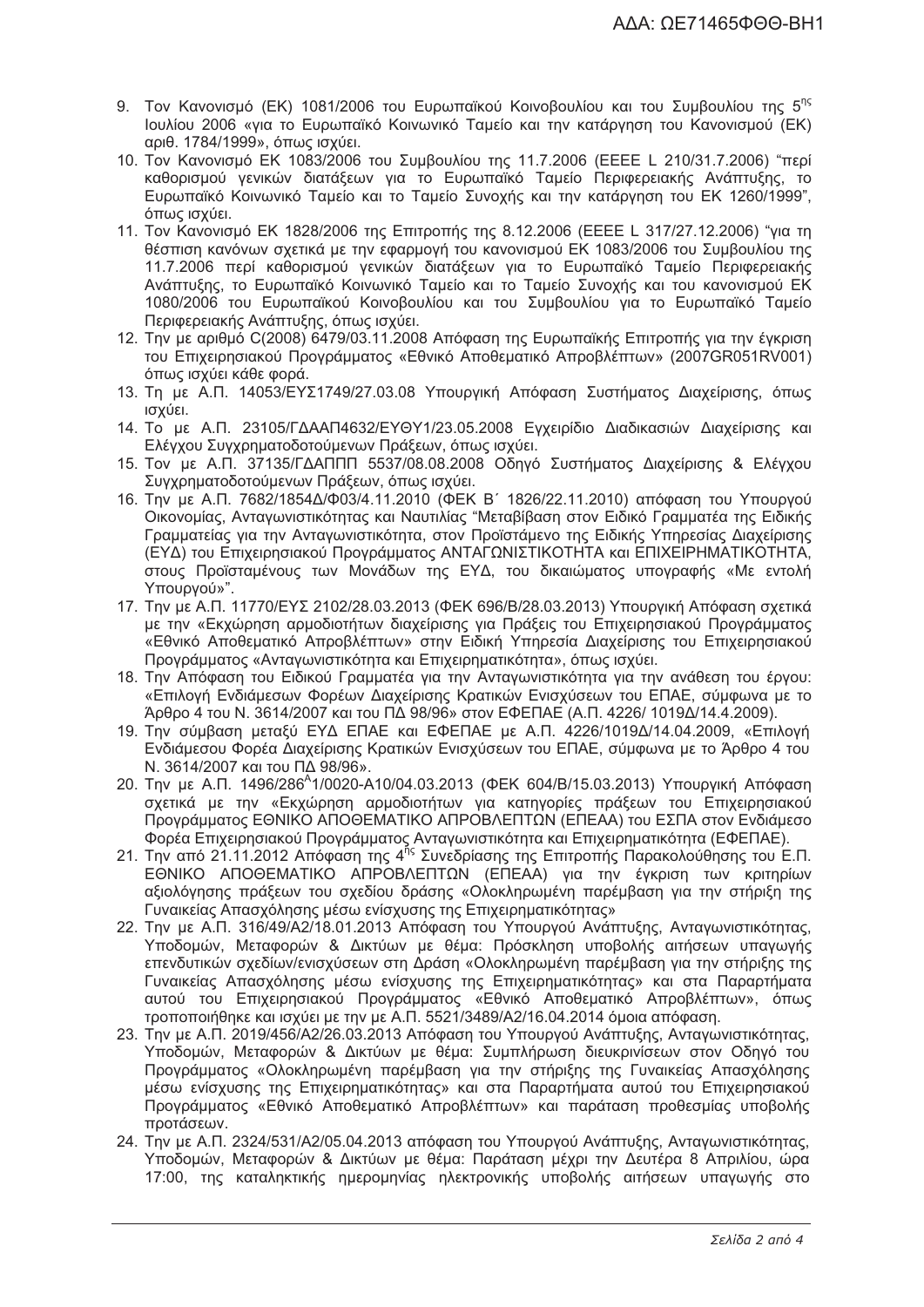Πρόγραμμα «Ολοκληρωμένη παρέμβαση για την στήριξης της Γυναικείας Απασχόλησης μέσω ενίσχυσης της Επιχειρηματικότητας» του Επιχειρησιακού Προγράμματος «Εθνικό Αποθεματικό Απροβλέπτων».

- 5794/1403/A2/23.08.2013 Απόφαση του Υπουργού Ανάπτυξης 25. Την με Α.Π.  $K$  $N$ Ανταγωνιστικότητας με θέμα: Ένταξη και έγκριση χρηματοδότησης των έργων στο Πρόγραμμα «Ολοκληρωμένη παρέμβαση για την στήριξη της Γυναικείας Απασχόλησης μέσω ενίσχυσης της Επιχειρηματικότητας»
- 26. Την με Α.Π. 7338/1810/Α2/15.10.2013 Απόφαση του Υπουργού Ανάπτυξης και Ανταγωνιστικότητας με θέμα: Παράταση προθεσμίας υποβολής δικαιολογητικών μετά την ένταξη των έργων του Προγράμματος «Ολοκληρωμένη παρέμβαση για την στήριξη της Γυναικείας Απασχόλησης μέσω ενίσχυσης της Επιχειρηματικότητας»
- 27. Την με Α.Π. 5521/3489/Α2/16-04-2014 Απόφαση του Υπουργού Ανάπτυξης και<br>Ανταγωνιστικότητας με θέμα: Τροποποίηση του Οδηγού του Προγράμματος «Ολοκληρωμένη παρέμβαση για την στήριξη της Γυναικείας Απασχόλησης μέσω ενίσχυσης της Επιχειρηματικότητας» του ΕΠ Εθνικό Αποθεματικό Απροβλέπτων.
- 28. Την με Α.Π. 5971/3702/A2/05.05.2014 Απόφαση του Υπουργού Ανάπτυξης και Ανταγωνιστικότητας με θέμα: Αποδοχή και απόρριψη ενστάσεων – Ένταξη Έργων - Πρόγραμμα «Ολοκληρωμένη παρέμβαση για την στήριξη της Γυναικείας Απασχόλησης μέσω ενίσχυσης της Επιχειρηματικότητας»
- 29. Την με Α.Π. 6991/4024/Α2/6.6.2014 Απόφαση του Υπουργού Ανάπτυξης και Ανταγωνιστικότητας θέμα: Ένταξη και έγκριση χρηματοδότησης των έργων στο Πρόγραμμα «Ολοκληρωμένη παρέμβαση για την στήριξη της Γυναικείας Απασχόλησης μέσω ενίσχυσης της Επιχειρηματικότητας» στο πλαίσιο του Επιχειρησιακού Προγράμματος «Εθνικό Αποθεματικό Απροβλέπτων» (ΕΠΕΑΑ) σε συνέχεια της απόφασης με Α.Π. 5971/3702/Α2/05.05.2014.
- 30. Την με Α.Π. 7377/4143/Α2/25.06.2014 Απόφαση του Υπουργού Ανάπτυξης και Ανταγωνιστικότητας με θέμα: Αποδοχή και απόρριψη ενστάσεων – Ένταξη Έργου – Πρόγραμμα «Ολοκληρωμένη παρέμβαση για την στήριξη της Γυναικείας Απασχόλησης μέσω ενίσχυσης της **Επιχειρηματικότητας»**
- 31. Την με Α.Π. 7401/4151/Α2/25.06.2014 Απόφαση του Υπουργού Ανάπτυξης  $KCI$ Ανταγωνιστικότητας με θέμα: Απένταξη ενταγμένων έργων από το Πρόγραμμα «Ολοκληρωμένη παρέμβαση για την στήριξη της Γυναικείας Απασχόλησης μέσω ενίσχυσης της Επιχειρηματικότητας» του Ε.Π. «Εθνικό Αποθεματικό Απροβλέπτων»
- 32. Την με Α.Π. 7612/4247/Α2/30.06.2014 Απόφαση του Υπουργού Ανάπτυξης και<br>Ανταγωνιστικότητας με θέμα: Αποδοχή και απόρριψη ενστάσεων Ένταξη Έργου Πρόγραμμα «Ολοκληρωμένη παρέμβαση για την στήριξη της Γυναικείας Απασχόλησης μέσω ενίσχυσης της Επιχειρηματικότητας»
- 33. Την με Α.Π. 11811/5334/A2/16.12.2014 Απόφαση του Υπουργού Ανάπτυξης  $KCI$ Ανταγωνιστικότητας με θέμα: Αποδοχή ενστάσεων στο πλαίσιο του Προγράμματος «Ολοκληρωμένη παρέμβαση για την στήριξη της Γυναικείας Απασχόλησης μέσω ενίσχυσης της Επιχειρηματικότητας» του Ε.Π. «Εθνικό Αποθεματικό Απροβλέπτων» - Ανάκληση της με Α.Π. 7401/4151/Α2/25.06.2014 Απόφασης του Υπουργού Ανάπτυξης και Ανταγωνιστικότητας
- 34. Την με Α.Π. 208/72/Α2/16-01-2015 Απόφαση του Υπουργού Ανάπτυξης και Ανταγωνιστικότητας με θέμα: «Έγκριση Πρακτικού 21/04.12.2014 της Επιτροπής Αξιολόγησης Ενστάσεων - Αποδοχή και Απόρριψη Ενστάσεων του Προγράμματος «Ολοκληρωμένη παρέμβαση για την στήριξη της Γυναικείας Απασχόλησης μέσω ενίσχυσης της Επιχειρηματικότητας» του Ε.Π. «Εθνικό Αποθεματικό Απροβλέπτων» - Ανάκληση της με Α.Π. 7401/4151/Α2/25.06.2014 Απόφασης του Υπουρνού Ανάπτυξης και Αντανωνιστικότητας ως προς τις προτάσεις με κωδικούς ΑΑΓ1-02650. ΑΑΓ1-02650 και ΑΑΓ2-01357.
- 35. Την με Α.Π. 210/74/Α2/16.01.2015 Απόφαση του Υπουργού Ανάπτυξης και Αντανωνιστικότητας με θέμα: Τροποποίηση του Οδηνού του Προνράμματος «Ολοκληρωμένη παρέμβαση για την στήριξη της Γυναικείας Απασχόλησης μέσω ενίσχυσης της Επιχειρηματικότητας» του ΕΠ Εθνικό Αποθεματικό Απροβλέπτων
- 36. Την με Α.Π. 715/174/Α2/06.02.2015 Απόφαση του Υπουργού Οικονομίας, Υποδομών, Ναυτιλίας και Τουρισμού με θέμα: Απένταξη ενταγμένου έργου από το Πρόγραμμα «Ολοκληρωμένη παρέμβαση για την στήριξη της Γυναικείας Απασχόλησης μέσω ενίσχυσης της<br>Επιχειρηματικότητας» του Ε.Π. «Εθνικό-Αποθεματικό-Απροβλέπτων»
- 37. Την με Α.Π. 3229/764/Α2/27-05-2015 Απόφαση του Υπουργού Οικονομίας, Υποδομών, Ναυτιλίας και Τουρισμού με θέμα: «Παράταση της ολοκλήρωσης όλων των ενταγμένων έργων του Προνράμματος "Ολοκληρωμένη παρέμβαση για την στήριξη της Γυναικείας Απασχόλησης μέσω ενίσχυσης της Επιχειρηματικότητας" του ΕΠ Εθνικό Αποθεματικό Απροβλέπτων»